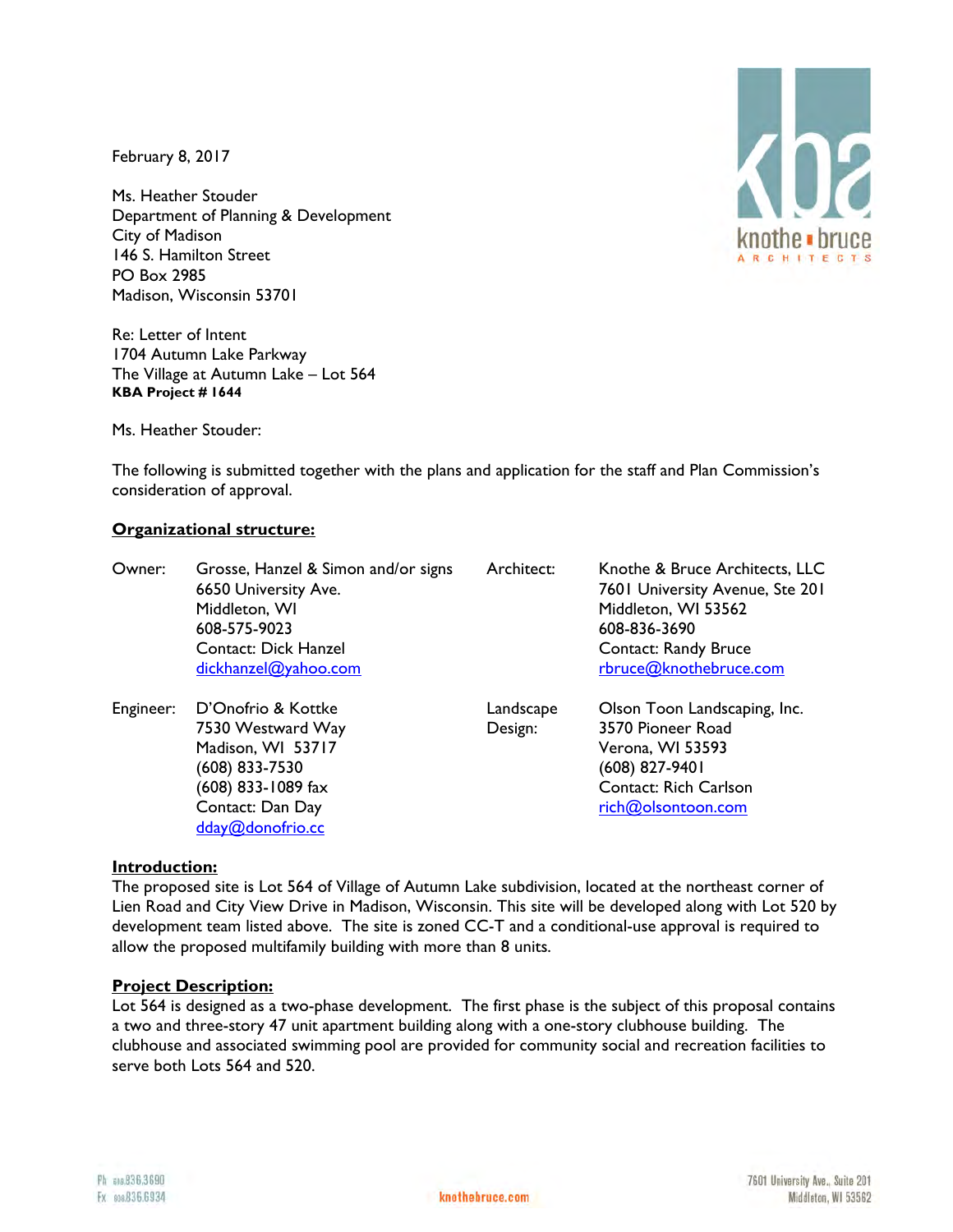Letter of Intent –Conditional Use The Village at Autumn Lake – Lot 564 1704 Autumn Lake Parkway, Madison, WI February 8, 2017 Page 2 of 3

The subsequent phase of the Lot 564 development will be a residential apartment building that will allow 2,000 to 3,000 square feet of the residential space to transition to commercial space when the market will support it at this location. The intent is to create a predominantly residential development with neighborhood serving commercial space fronting Autumn Lake Parkway. This subsequent phase of Lot 564 will be submitted for City review in the very near future.

The exterior architecture is well articulated, using a combination of stone and horizontal siding to create a moderately dense residential village at the entrance to the Autumn Lake subdivision.

The site is bounded on all four sides by public streets and vehicular access to the site is achieved from two of them: Summer Shine Drive and Willow Rock Road. Underground parking is provided and includes a total of 50 resident parking stalls. An additional 28 parking spaces are located on grade and on-street parking is available to supplement on-site parking. Bicycle parking is dispersed throughout the site with covered bike parking conveniently located in each basement garage.

### **Site Development Data:**

| Densities:                     |                              |  |
|--------------------------------|------------------------------|--|
| <b>Total Lot Area</b>          | 131,849 S.F. / 3.1 Acres     |  |
| Lot Area (this submittal)      | 94,126 S.F. / 2.16 Acres     |  |
| <b>Dwelling Units</b>          | <b>47 DU</b>                 |  |
| Lot Area / D.U.                | 2,003 S.F. / unit            |  |
| Density                        | 21.76 units/acre             |  |
|                                |                              |  |
| <b>Building Height</b>         | 2 - 3 stories                |  |
|                                |                              |  |
| Lot Coverage                   | 47,231 S.F. = 50% (75% Max.) |  |
| Usable Open Space              | 46,775 S.F. (995 S.F./D.U.)  |  |
| Dwelling Unit Mix:             |                              |  |
| Efficiency                     | 3                            |  |
| One Bedroom                    | 24                           |  |
|                                |                              |  |
| <u>Two Bedroom</u>             | <u>20</u>                    |  |
| <b>Total Dwelling Units</b>    | 47                           |  |
| <b>Vehicle Parking:</b>        |                              |  |
| Surface                        | 28 stalls                    |  |
| <b>Underground</b>             | 50 stalls                    |  |
| Total                          | 78 stalls                    |  |
| Ratio                          | 1.6 stalls/unit              |  |
|                                |                              |  |
| <b>Bicycle Parking:</b>        |                              |  |
| Surface                        | 7 stalls                     |  |
| <b>Surface Guest</b>           | 5 stalls                     |  |
| Underground Garage - Wall Hung | II stalls                    |  |
| Underground Garage STD. 2'x6'  | 31 stalls                    |  |
| Total                          | 54 stalls                    |  |